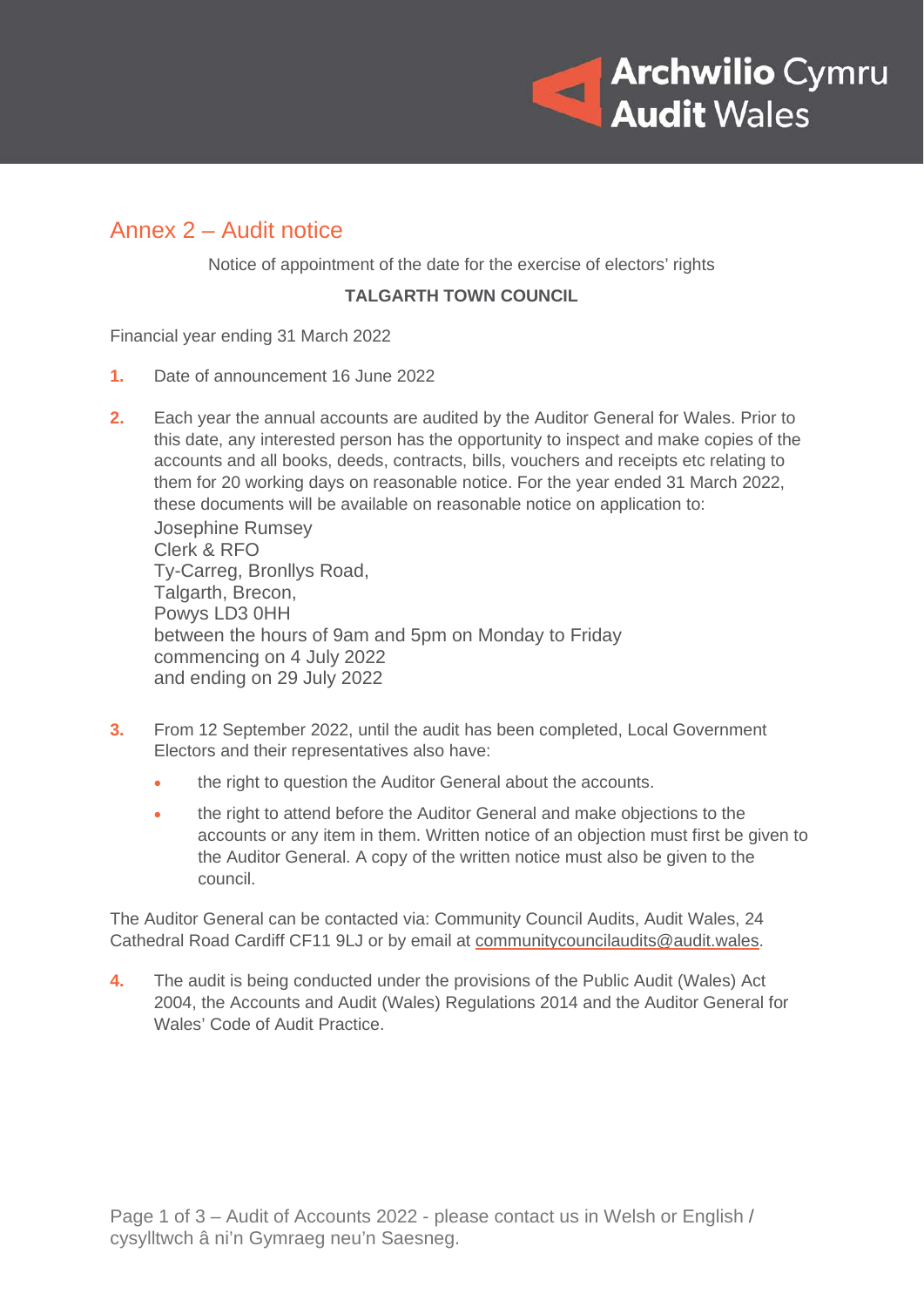# **Electors' rights under the Public Audit (Wales) Act 2004**

### **The basic position**

By law, any interested person has the right to inspect the council's accounts. If you are entitled and registered to vote in local council elections, then you (or your representative) also have the right to ask the Auditor General questions about them or challenge an item of account contained within them.

#### **The right to inspect the accounts**

When a local government body has finalised its accounts for the previous financial year, it must advertise that they are available for people to look at. Having given reasonable notice of your intentions, you then have 20 working days to look through the accounts and supporting documents. You will be able to make copies of the accounts and most of the relevant documents from the body. You will probably have to pay a copying charge.

#### **The right to ask the auditor questions about the accounts**

You can only ask the Auditor General questions about the accounts. The Auditor General does not have to answer questions about the body's policies, finances, procedures or anything else not related to the accounts. Your question must be about the accounts that are subject to audit. The Auditor General does not have to say whether he thinks something the council has done, or an item in its accounts, is lawful or reasonable.

#### **The right to object to the accounts**

If you think that the body has spent money that they should not have, or that someone has caused a loss to the body deliberately or by behaving irresponsibly, you can object to the Auditor General by sending a formal 'notice of objection', which must be in writing to the address below. You must tell the Auditor General why you are objecting. The Auditor General must reach a decision on your objection. If you are not happy with that decision, you can appeal to the courts.

You may also object if you think that there is something in the accounts that the Auditor General should discuss with the council or tell the public about in a 'public interest report'. Again, you must give your reasons in writing to the Auditor General at the address below. In this case, the Auditor General must decide whether to take any action. The Auditor General will normally, but does not have to, give reasons for their decision and you cannot appeal to the courts. You may not use this 'right to object' to make a personal complaint or claim against the body.